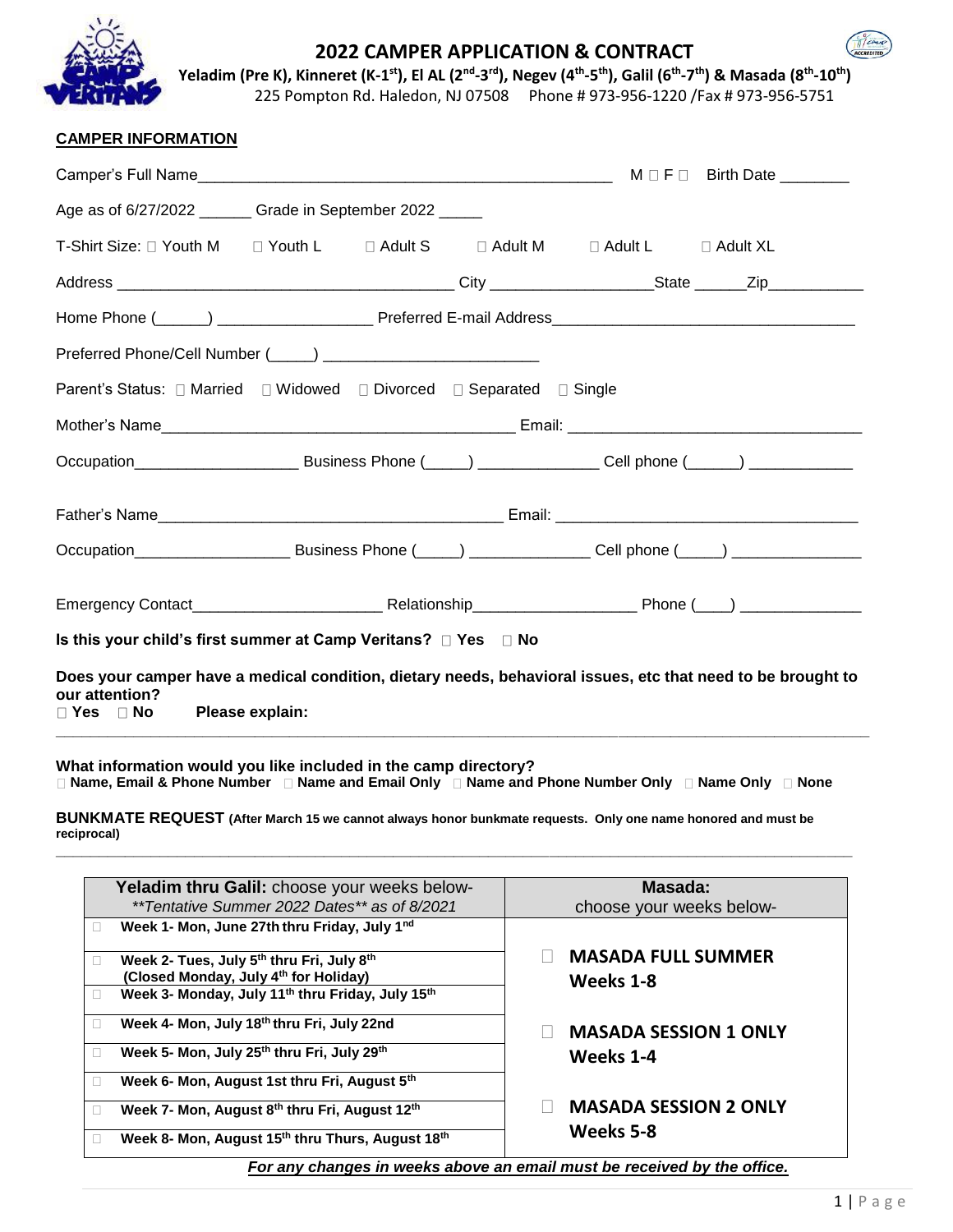

# **2022 CAMPER APPLICATION & CONTRACT**



Yeladim (Pre K), Kinneret (K-1<sup>st</sup>), El AL (2<sup>nd</sup>-3<sup>rd</sup>), Negev (4<sup>th</sup>-5<sup>th</sup>), Galil (6<sup>th</sup>-7<sup>th</sup>) & Masada (8<sup>th</sup>-10<sup>th</sup>) 225 Pompton Rd. Haledon, NJ 07508 Phone # 973-956-1220 /Fax # 973-956-5751

| <b>2022 Full Price Tuition</b><br>Check One                                                                                                    | <b>Full</b><br><b>Summer</b> | <b>6 weeks</b>  | 5 weeks                                         | 4 weeks                                                                                                           |
|------------------------------------------------------------------------------------------------------------------------------------------------|------------------------------|-----------------|-------------------------------------------------|-------------------------------------------------------------------------------------------------------------------|
| <b>Yeladim</b> (Entering Pre-K)                                                                                                                | $\Box$ \$ 3,800              | $\Box$ \$ 3,750 | $\Box$ \$3,300 $\Box$ \$2,800                   |                                                                                                                   |
| <b>Kinneret</b> (Entering K- $1st$ )                                                                                                           | $\Box$ \$ 6,050              | $\Box$ \$ 6,000 | $\Box$ \$ 5,200                                 | $\Box$ \$4,450                                                                                                    |
| El Al (Entering $2^{nd}$ - 3rd)                                                                                                                | $\Box$ \$ 6,150              | $\Box$ \$ 6,100 | $\Box$ \$ 5,300 $\Box$ \$ 4,500                 |                                                                                                                   |
| <b>Negev</b> (Entering $4^{\text{th}}-5^{\text{th}}$ )                                                                                         | $\Box$ \$ 6,650              | $\Box$ \$ 6,600 | $\Box$ \$ 5,775 $\Box$ \$ 4,900                 |                                                                                                                   |
| <b>Galil</b> (Entering $6^{th}$ - $7^{th}$ )                                                                                                   | $\Box$ \$ 7,300              |                 | $\Box$ \$ 7,250 $\Box$ \$ 6,350 $\Box$ \$ 5,400 |                                                                                                                   |
| Masada (Entering $8th, 9th$ & $10th$ ) –<br>Includes 1 weekly trip (provided NJDOH allows)<br>TBDadd'l trips at \$1,000 per session registered | $\Box$ \$7,700               |                 |                                                 | 5,700 MASADA SESSION 1 ONLY* Mon. 6/27- Fri. 7/22<br>$\Box$ \$5,700 MASADA SESSION 2 ONLY* Mon. 7/25- Thurs. 8/18 |

| <b>PAYMENT</b> : check all discounts that apply-                                                                                                                                                                                                                                               |  |  |  |  |
|------------------------------------------------------------------------------------------------------------------------------------------------------------------------------------------------------------------------------------------------------------------------------------------------|--|--|--|--|
| 2022 Full Tuition \$                                                                                                                                                                                                                                                                           |  |  |  |  |
| <b>Sibling discount:</b> take \$100 off (camper #2, #3, etc)<br>For office Use: The control of the control of the control of the control of the control of the control of the control of the control of the control of the control of the control of the control of the control of the control |  |  |  |  |
| <b>TOTAL PAYMENT DUE \$</b>                                                                                                                                                                                                                                                                    |  |  |  |  |
| Choose from one of the following payment options to complete your registration<br>PAY IN FULL (Check Enclosed for full cost of tuition)                                                                                                                                                        |  |  |  |  |

**PAYMENT PLAN** (EFT or Credit Card) Please complete payment option below, signature must be included

DEPOSIT- 25% deposit due upon registration \$ MONTHLY PAYMENTDATES:  $Q_{2/15/22}Q_{3/15/22}S_{2/12}$  ea

| ELECTRONIC FUNDS TRANSFER AUTHORIZATION                                                                                                                                                                                                                                                                                                                                                                                                                                                                                                                                                                         |                                                                                                      | (25% upon registration & ___ payments see above) |  |  |  |
|-----------------------------------------------------------------------------------------------------------------------------------------------------------------------------------------------------------------------------------------------------------------------------------------------------------------------------------------------------------------------------------------------------------------------------------------------------------------------------------------------------------------------------------------------------------------------------------------------------------------|------------------------------------------------------------------------------------------------------|--------------------------------------------------|--|--|--|
|                                                                                                                                                                                                                                                                                                                                                                                                                                                                                                                                                                                                                 |                                                                                                      |                                                  |  |  |  |
| Bank Name Maccount # Maccount # Maccount # Maccount # Maccount # Maccount # Maccount # Maccount # Maccount # Maccount # Maccount # Maccount # Maccount # Maccount # Maccount # Maccount # Maccount # Maccount # Maccount # Mac                                                                                                                                                                                                                                                                                                                                                                                  |                                                                                                      |                                                  |  |  |  |
| I understand that the Electronic Fund Transfer plan is based on my balance due for the 2022 Camp Veritans tuition. I understand that<br>my camp balance will be paid from the account listed above on the 15th of the month designated above. Should my bank not honor<br>the draft for any reason, I agree that I am still responsible for that payment plus a \$20 service charge applied by the Camp. This is in<br>addition to any fees my own bank might charge. Additionally, it will be a breach of agreement, and my account will be charged the<br>discount amount already applied.                    |                                                                                                      |                                                  |  |  |  |
|                                                                                                                                                                                                                                                                                                                                                                                                                                                                                                                                                                                                                 |                                                                                                      |                                                  |  |  |  |
| (25% deposit upon registration & _ payments see above)<br><b>CREDIT CARD AUTHORIZATION</b><br>ш                                                                                                                                                                                                                                                                                                                                                                                                                                                                                                                 |                                                                                                      |                                                  |  |  |  |
| $\Box$ Mastercard $\Box$ Visa $\Box$ Am Ex $\Box$ Discover                                                                                                                                                                                                                                                                                                                                                                                                                                                                                                                                                      |                                                                                                      |                                                  |  |  |  |
|                                                                                                                                                                                                                                                                                                                                                                                                                                                                                                                                                                                                                 |                                                                                                      |                                                  |  |  |  |
|                                                                                                                                                                                                                                                                                                                                                                                                                                                                                                                                                                                                                 |                                                                                                      |                                                  |  |  |  |
|                                                                                                                                                                                                                                                                                                                                                                                                                                                                                                                                                                                                                 | Cardholder Name (Please Print) ________________________________Email associated w acct _____________ |                                                  |  |  |  |
| understand that the Credit Card plan is based on my balance due for the 2022 Camp Veritans Credit Card tuition. A deposit will be<br>charged to my card today and then my balance will be charged in <b>__monthly payments beginning 1/15/22 thru 3/15/22</b> . Should my<br>bank not honor the charge for any reason, I agree that I am still responsible for that payment plus a \$20 service charge applied by the<br>Camp. This is in addition to any fees my own bank might charge. Additionally, it will be a breach of agreement, and my account will<br>be charged the discount amount already applied. |                                                                                                      |                                                  |  |  |  |
|                                                                                                                                                                                                                                                                                                                                                                                                                                                                                                                                                                                                                 |                                                                                                      |                                                  |  |  |  |